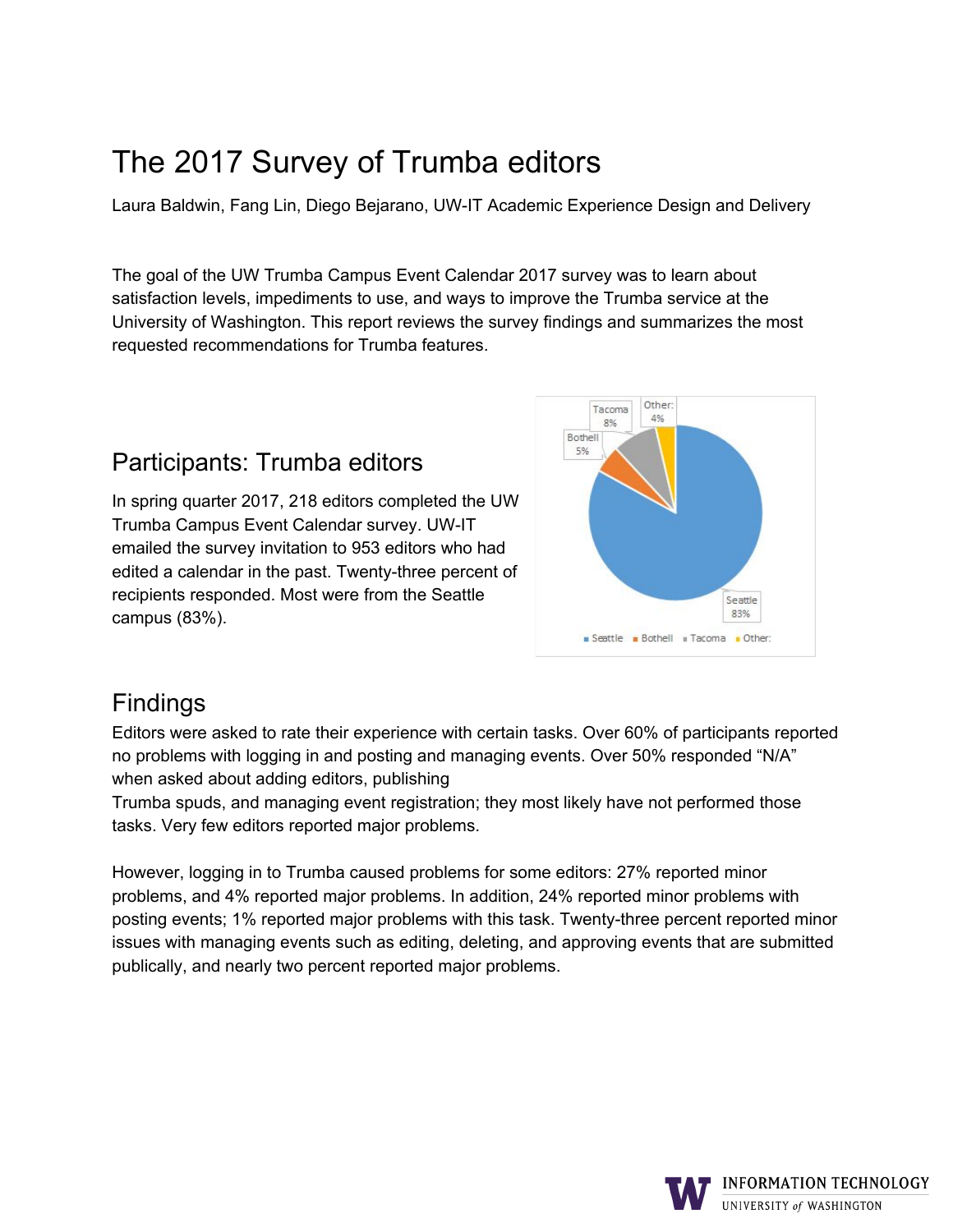

## Major problems

 We asked editors to describe the major problems they reported. Fifty-six editors (26%) responded. Fourteen (6%) described issues with logging in to Trumba; 12 (6%) wrote that Trumba is cumbersome to use and mentioned issues with the user interface. Nine (4%) have issues with spuds (widgets); six (3%) had problems with showing events on other calendars; and five (2%) complained about Trumba being slow.

 Editors described issues with being able to bookmark Trumba, UW NetIDs not working, some browsers not working well, and endless authentication loops. Below are selected comments:

 **Login error**: **"**Trumba login has caused incredible frustration for myself and all of my colleagues who use the system. Some days it seems to work without issue on my standard browser (Chrome), other days I have to switch to another browser to get login to work, and, in the worst

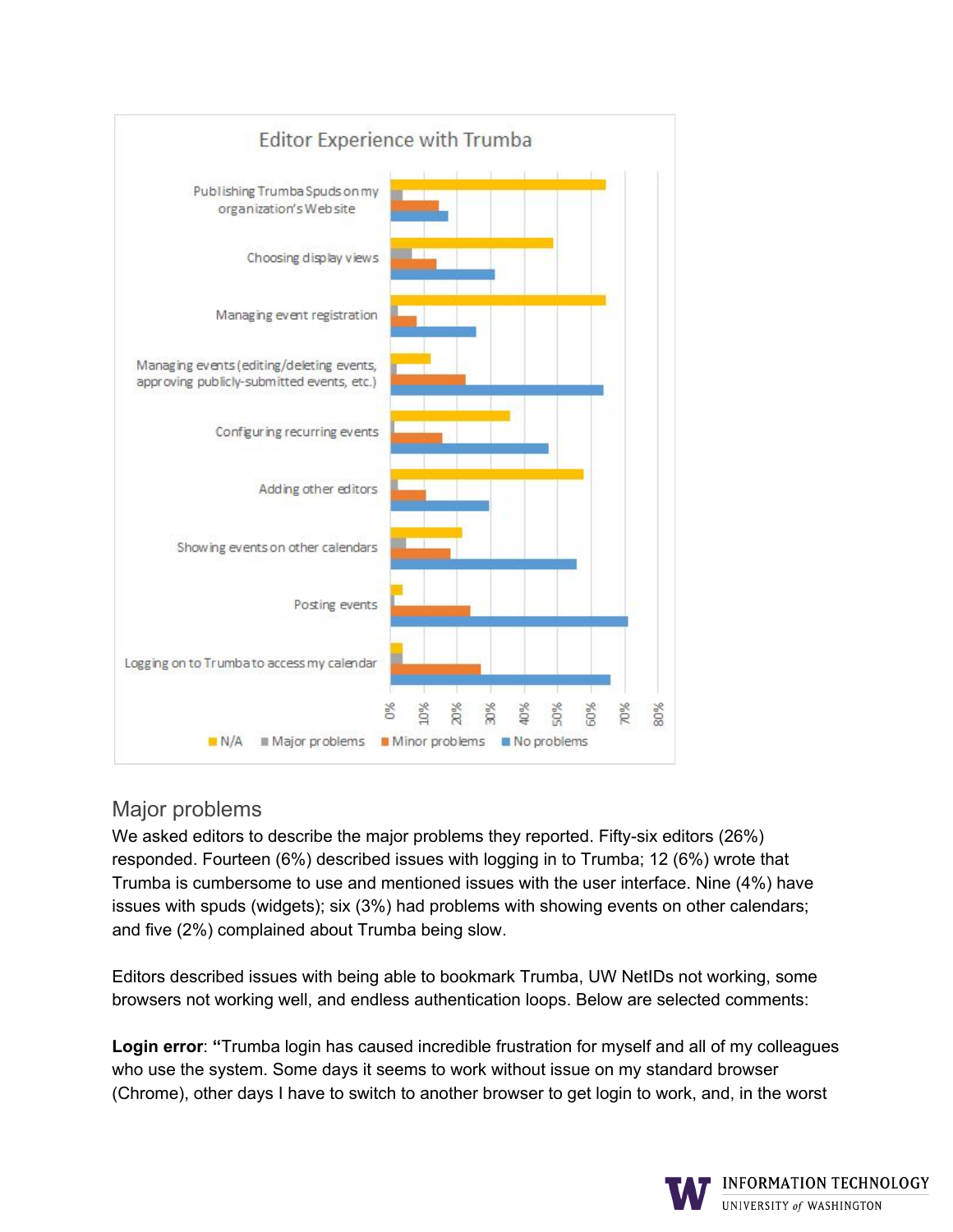case, i have to clear all my browser history and cookies to be able to use Trumba. When the login system fails, I am simply presented a black, or flashing black screen…"

 **Event Registration**: "When someone registers for an event and didn't actually attend, they can't retroactively change their RSVP, I have to do it manually."

 **Displaying events on other calendars is cumbersome**: **"**It is a difficult and convoluted process to get access to other calendars so our events will show there; it seems very difficult to know who is the calendar owner for each department, and then it is somewhat discouraged to give other departments access to post, even if work is meant to reach multiple students across majors (ex: career services, advising)."

 **Lack of customization and display issues**: "Several editors would like an API; others asked for more formatting and branding options; others had issues with losing formatting, and others asked for more options with spuds and printing."

- "...We get a lot of requests to change the font, color, size, etc. of the text. We know there are ways to do that, but not for the individual users and not on individual calendars. I don't think folks are wanting to do anything too wild and crazy, but rather just more on brand or matching the brand applications of their sites."
- "There is no way to customize the registration forms, such as adding in custom fields. The templates provided are inadequate."
- "Working with spuds is a pain, there is no easy/quick embed code to add to a webpage, a la Youtube. This needs to be simplified…"
- ● "As for recurring events, they display in Spuds only on their closing date, or they display every day, so it looks like we have nothing else happening... It would be great if there is a way to have recurring events appear somewhere in the middle of my listings."
- "Trumba display takes too long"
- ● "There was quite a bit of lag time from when I posted events to when they show up which leads to duplicate posting, and if I want to edit, i have to wait too long for events to post before i can edit"

#### **Support**

 Editors are availing themselves of UW-IT support. When they need help with Trumba, many send messages to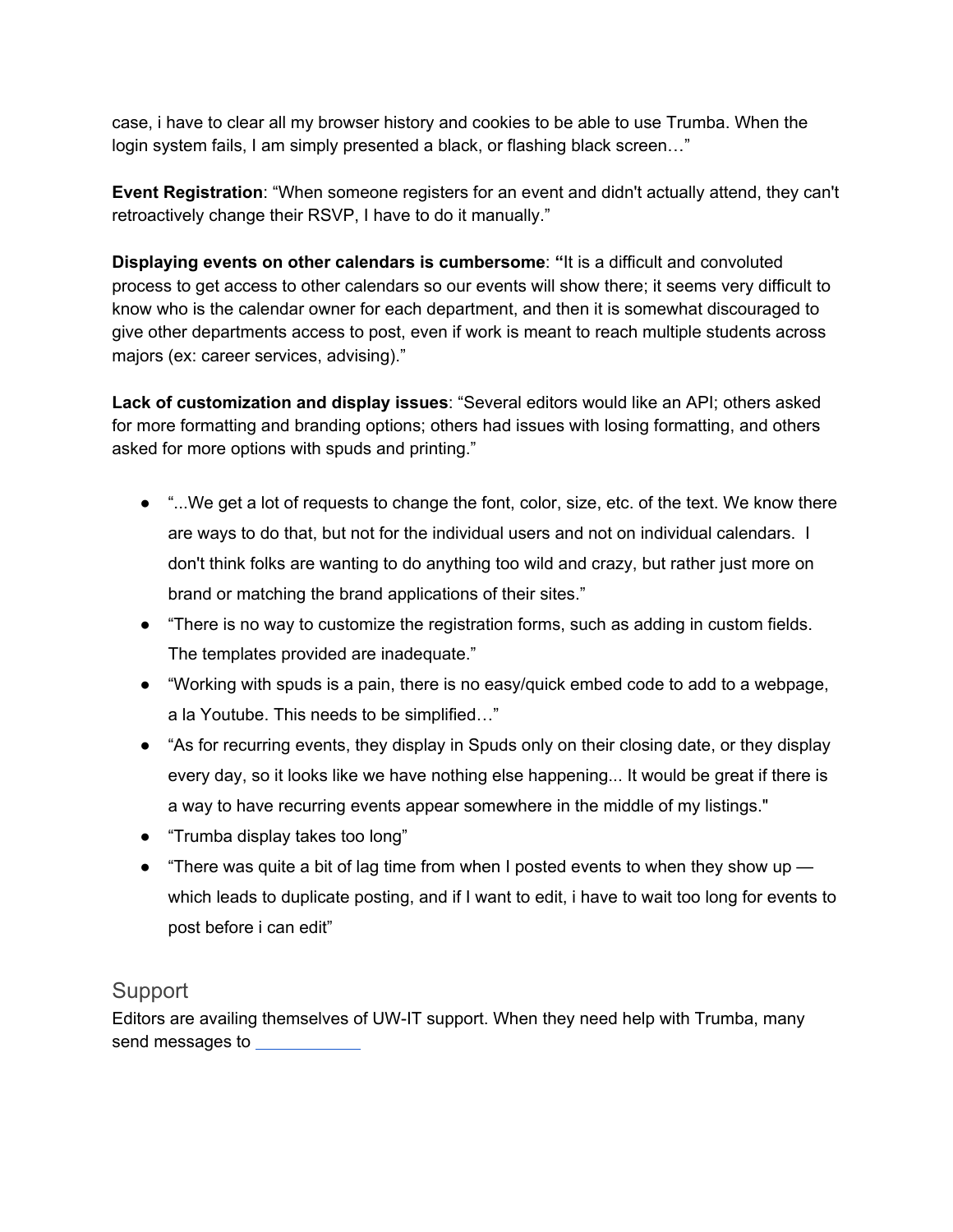

# Video Tutorials

UW-IT recently released 11 video tutorials to help Trumba users with common tasks. Editors were asked if they have viewed any of these videos. Most (72%) were not aware of them. Of the few people who had watched them, 32% said they were very helpful, and 64% said they were somewhat helpful.

# Question & Answer Sessions

At UW Trumba Q&A sessions, offered quarterly, UW-IT and Trumba Tech Support demonstrate new or existing features and then answer questions. The survey asked editors to list topics they would like to learn about in future Q&A sessions. The most requested topics were:

- 1. Help with event registration (six requests)
- 2. Showing events on other calendars (five)
- 3. Configuring and displaying spuds (four)
- 4. Help with notifications (four)
- 5. Working with images (three)

One editor recommended holding webinars since it is difficult to get to the Q&As, and another editor suggested holding one in Tacoma.

#### Feature requests for Trumba

Seventy-four editors described tasks they would like to be able to do with Trumba. The most requested feature (11 requests) was better integration with other products — ranging from